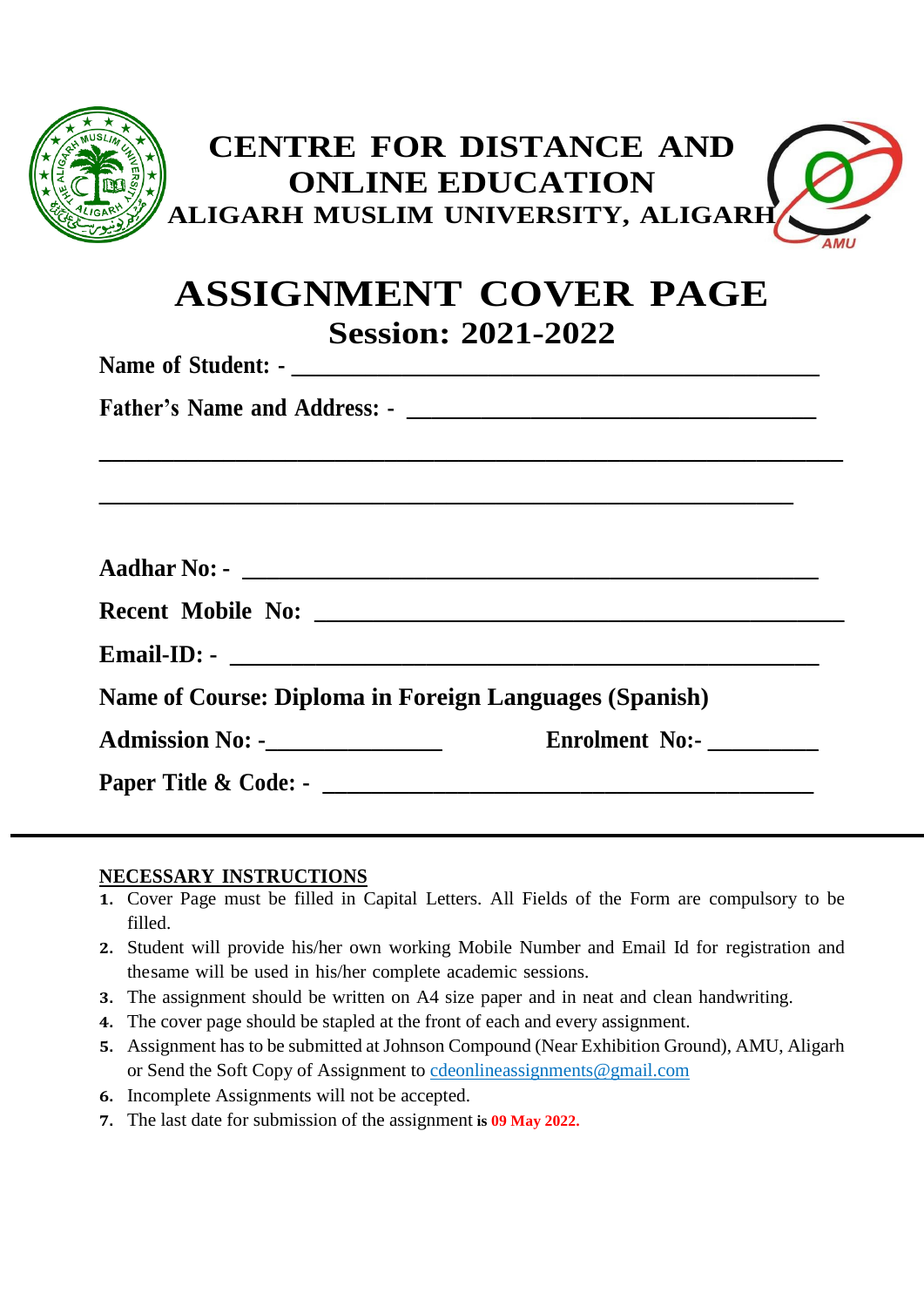### **CENTRE FOR DISTANCE AND ONLINE EDUCATION Aligarh Muslim University, Aligarh Session: 2021-2022 Diploma in Foreign Languages (Spanish) Reading and Writing (Spanish) (DFLS-01)**

# **ASSIGNMENT**

**Total Marks: 70**

**Note: This paper contains 03 questions. Read instructions given before each part and answer questions accordingly.**

- 1. Introduce a historic figure of your choice in Spanish.
- 2. Conjugate any five Regular Spanish verbs.
- 3. Translate into English.
	- -
		- **e)** Ana Fernandez is 15 years old. **f)** Jessica is 10 months old.
		- **g**) We have a daughter 11(years).
		- **i)** I am sorry, but I have to go. **j)** We have to go now.
- **a)** Maria, what do you do? **b)** I am a professor at the Torrejón Base.
- **c)** What do you have, Pilar? **d)** We have a girl.
	-
	- **h)**I have a girl of l8 months.
		-

\*\*\*\*\*\*\*\*\*\*\*\*\*\*\*\*\*\*\*\*\*\*\*\*\*\*\*\*\*\*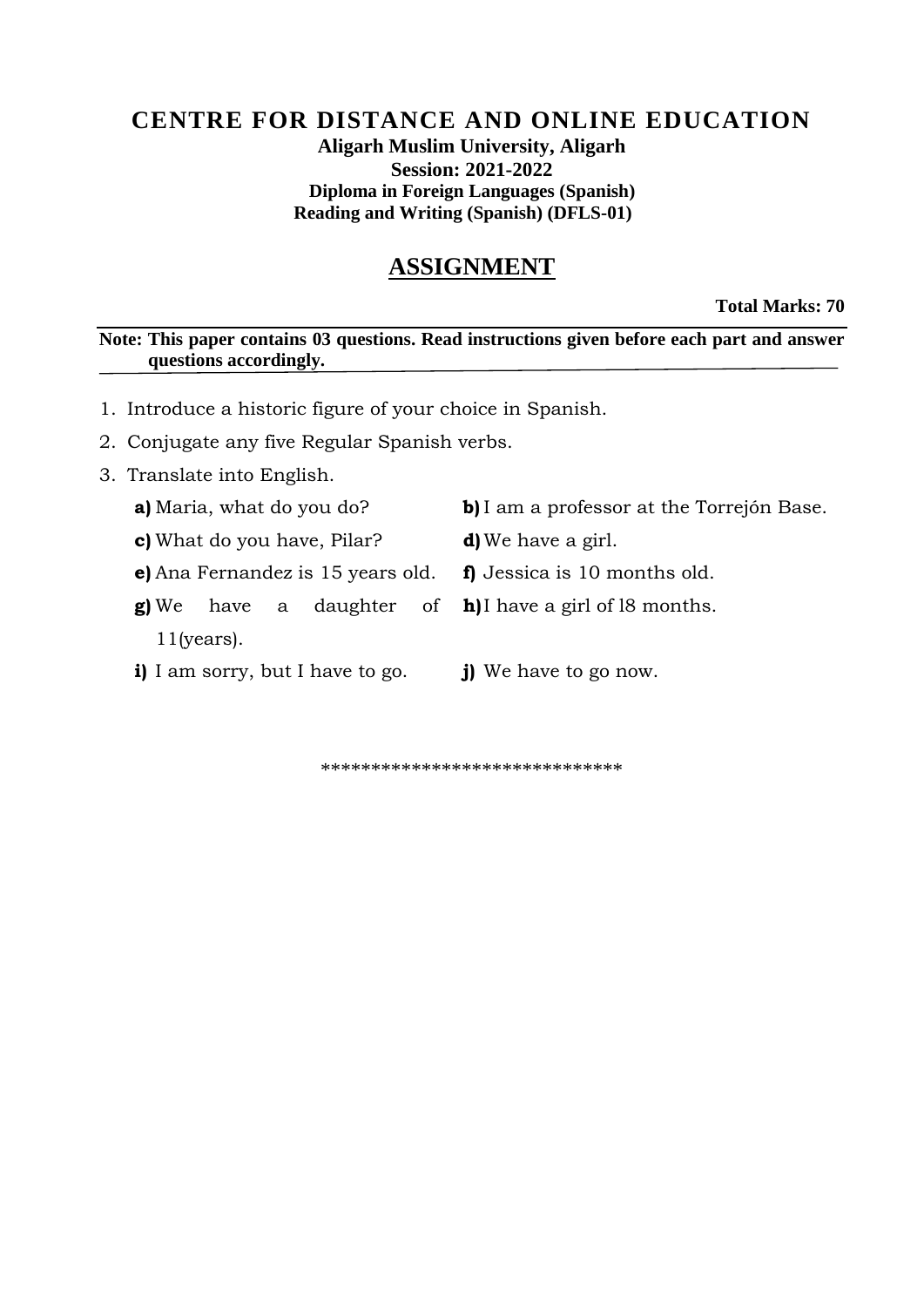### **CENTRE FOR DISTANCE AND ONLINE EDUCATION Aligarh Muslim University, Aligarh Session: 2021-2022 Diploma in Foreign Languages (Spanish)** Listening and Speaking **(Spanish)** (DFLS-02)

## **ASSIGNMENT**

**Total Marks: 70**

**Note: This paper contains 03 questions. Read instructions given before each part and answer questions accordingly.**

- **1.** Write a Conversation between three friends seeking basic information about each other.
- **2.** Write vocabulary related to days and months in Spanish.
- 3. Translate into English.

¿Dónde trabajas? Trabajo en la base de Torrejón. ¿Dónde trabajan ustedes? Trabajamos en la embajada. ¿Dónde trabaja tu mujer? Trabaja en el Ejército del Aire. ¿Dónde trabajan Pilar y Carmen? Trabajan en el hospital. ¿Dónde trabaja Pablo? Trabaja en el aeropuerto. ¿Dónde trabajáis? Trabajamos en Rota. ¿Dónde trabaja usted? Trabajo en Madrid.

\*\*\*\*\*\*\*\*\*\*\*\*\*\*\*\*\*\*\*\*\*\*\*\*\*\*\*\*\*\*